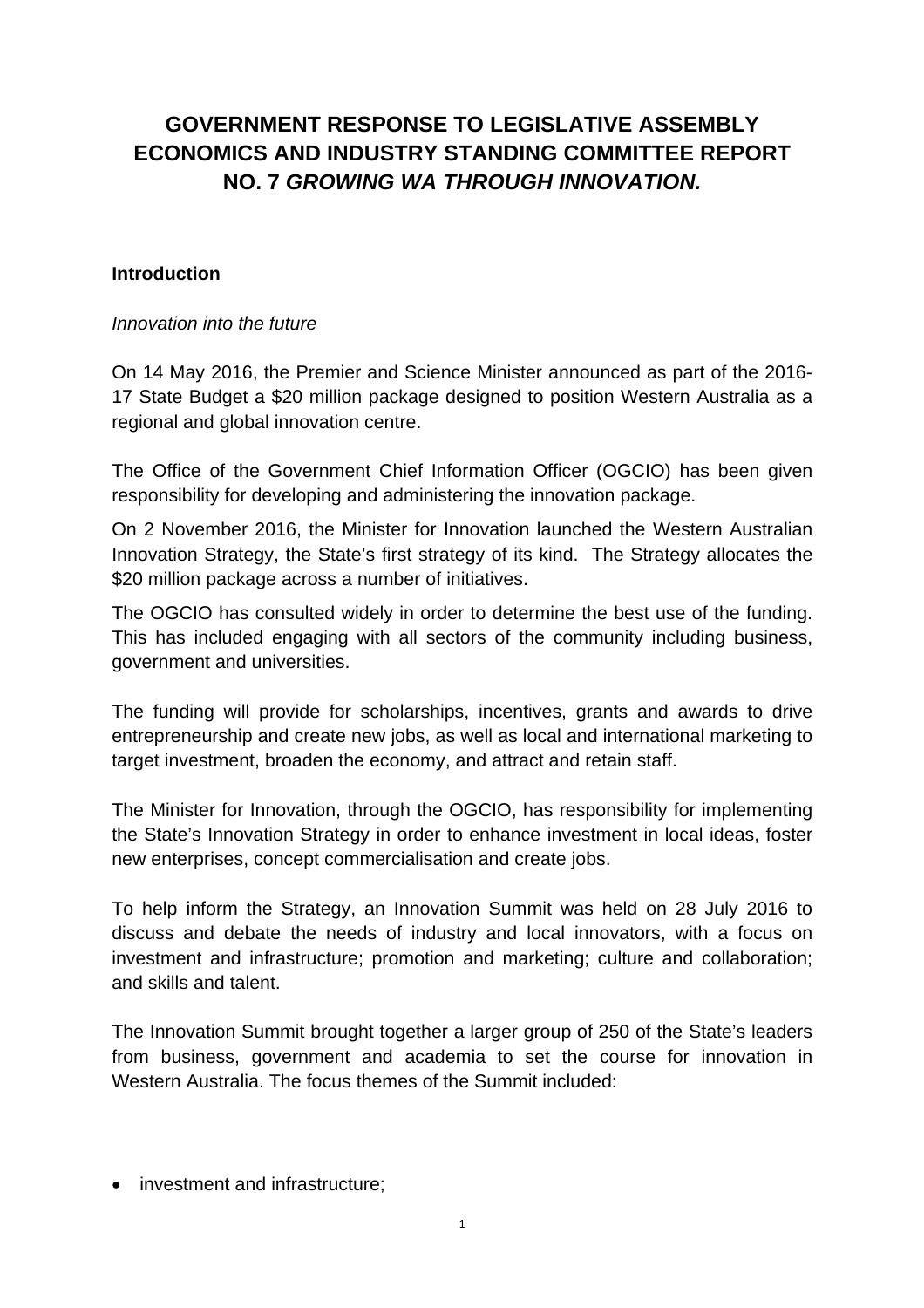- promotion and marketing;
- talent and skills: and
- culture and collaboration.

The outcomes from the Innovation Summit have informed the development of the four-year State Innovation Strategy. The focus of the strategy is to support and grow the innovation ecosystem by creating greater opportunities for the commercialisation of Western Australian innovation.

The State Innovation Strategy sets the direction for innovation in Western Australia, and was launched by the Minister for Innovation on 2 November 2016., and includes expanding support for existing initiatives such as:

- Start IT Up WA Challenge;
- GovHack WA; and
- WA Innovator of the Year program.

New initiatives in the Strategy include:

- the WA Start Up Program (WASUP) fund to enable government to co-fund innovations with private investors in order to facilitate commercialisation;
- funding to support commercialisation of ideas within local universities:
- funding to teach entrepreneurial skills; and
- development of an online Innovation Hub, to help connect innovators, investors, incubators and others to help grow the innovation ecosystem in Western Australia.

Western Australia will benefit from strong growth across the science priority areas of agriculture and food, marine and biodiversity, mining and energy, medical and health and radio astronomy. This growth will underpin the State's long-term economic and social prosperity.

A priority for the Government going forward will be providing industries and businesses access to world-class science and innovation ecosystems. This access, coupled with productivity and efficiency gains, and supported by modern infrastructure, will provide the ideal environment required to attract world-class researchers and innovators so that Western Australia is competitive on the world stage.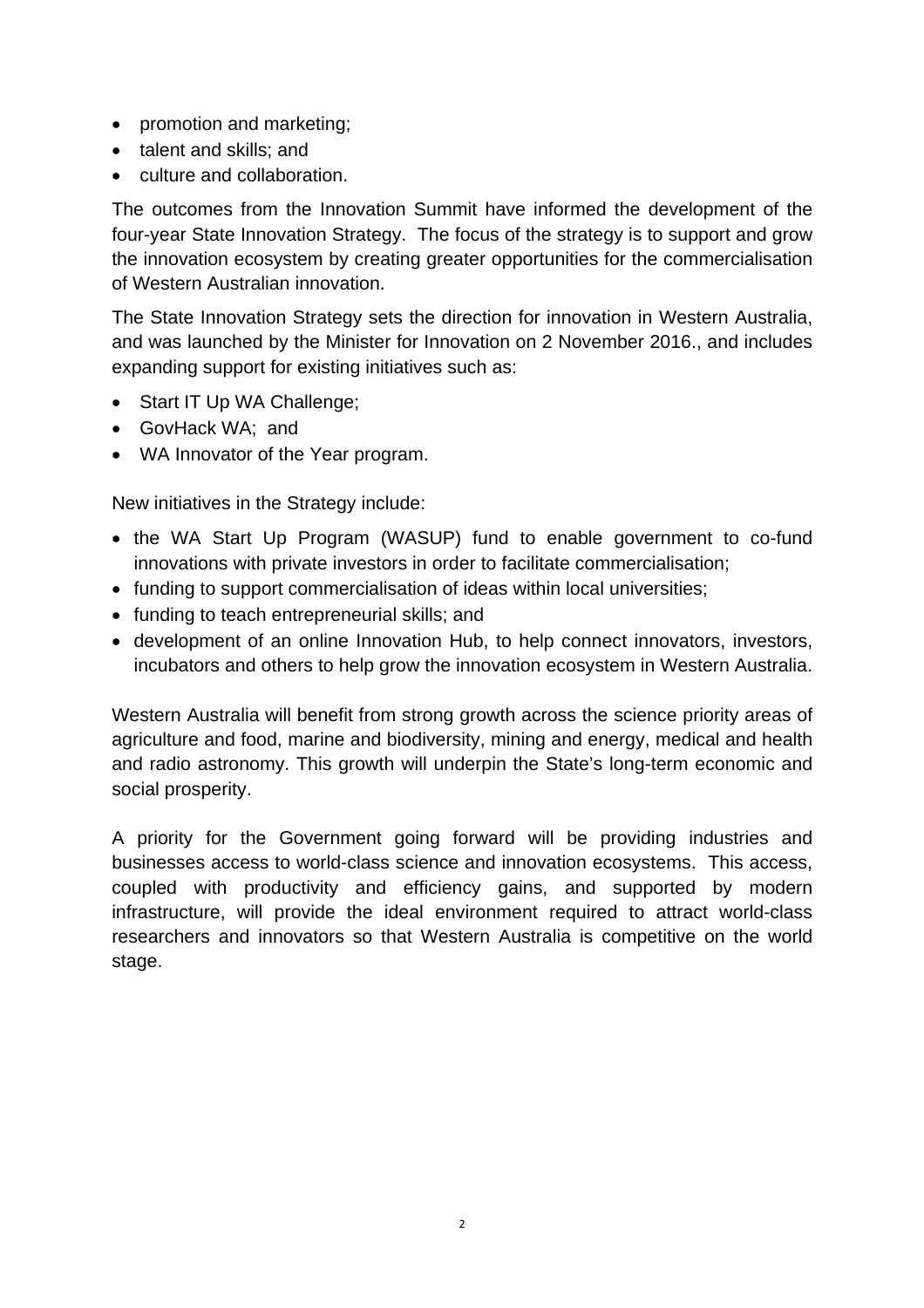**The Western Australian government improves its data collection by drawing on the various available sources to better inform decision-making for industry support and investment.** 

#### **Supported.**

The WA Open Data Policy is explicitly designed to encourage this outcome by mandating that Government agencies release as much data as possible to the public domain. The soon to be released Data Classification Policy will further enable agencies to confidently share data, providing clarity and oversight as to what can and cannot be shared. The State Government data portal located at http://www.data.wa.gov.au/ provides easy access to publicly available government data for anyone to use.

# *Recommendation 2*

**The Western Australian Government explores the WA:ERA model, as well as those in other jurisdictions, as the basis for collaborative frameworks across the economy.** 

# **Supported in principle.**

The Office of Science works closely with WA:ERA to progress the mining and energy priority area in the 2015 Premier's Science Statement. It is agreed that the model represents a strong example of collaboration between the university sector and industry. The Office will continue to support that model and consider its application as appropriate to other sectors.

#### *Recommendation 3*

**The Western Australian Government sets an aspirational target for R&D investment across the economy of three per cent of gross state product, and monitor and report on progress in reaching this goal.** 

#### **Not supported.**

The Government has a strong track record of support for scientific research and development activities to support and broaden the WA economy. The 2015 Premier's Science Statement sets out the key priority areas of science in Western Australia, and the Office of Science provides grant funding and support to a range of programs and initiatives to support those priority areas. WA's Chief Scientist is supportive of Government considering commitment to a dedicated Research & Development investment fund, but this is yet to be fully scoped and considered by Government and hence it is too early to support any one model setting an aspirational target.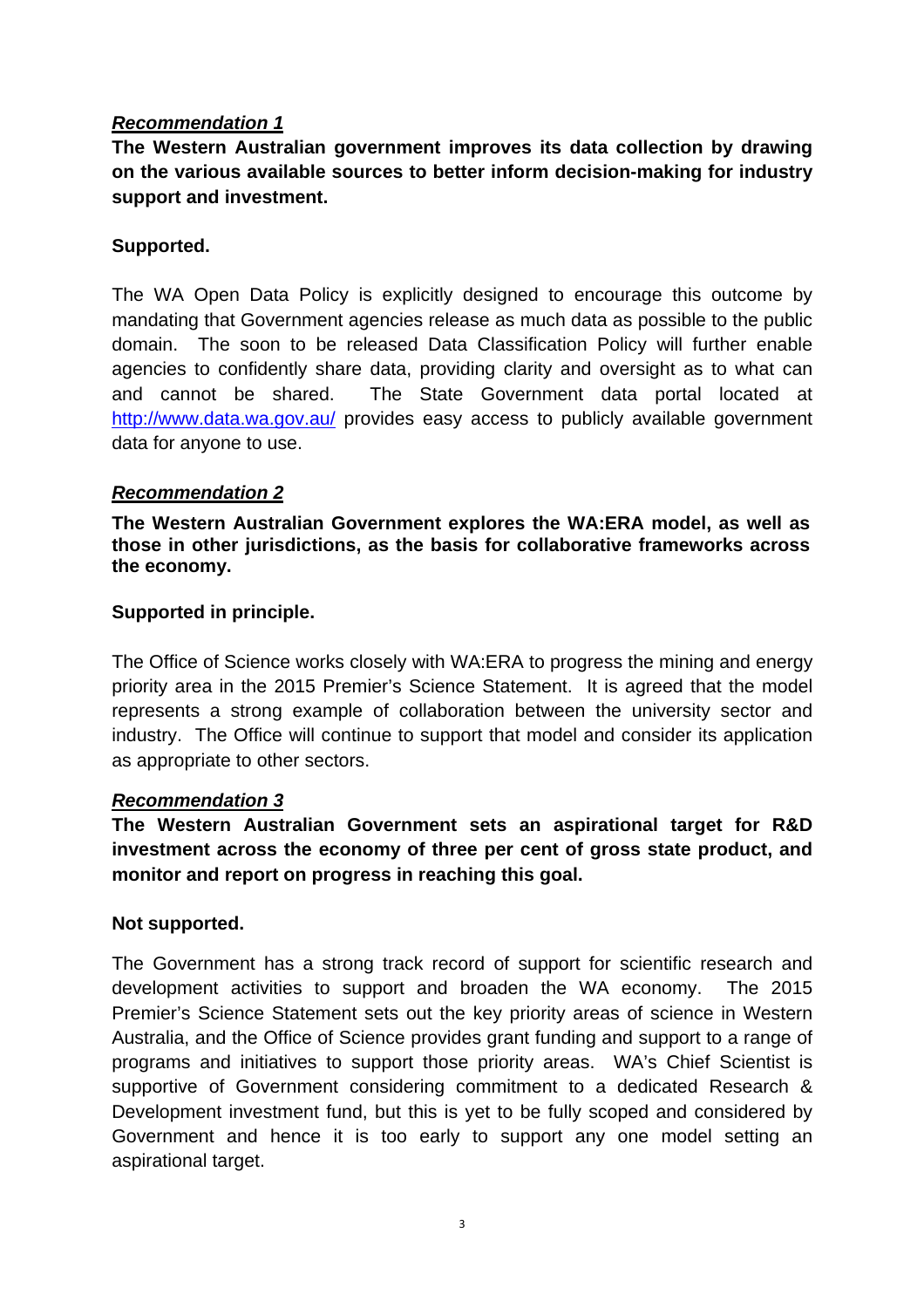**The Western Australian Government ensures that it is not investing in R&D that could be or is being conducted by industry or other institutions.** 

# **Supported.**

The Premier as Minister for Science is committed to investment in research and development as a means to support fundamental scientific endeavour across the Science Statement priority areas to advance the interests of the State. Government's role is to provide a level of support for such research and to take a key role in stepping in where industry or other institutions are unable to do so.

An approach to State Government investment in Research & Development that focuses on economic benefits and commercialisation outcomes for the State is supported. Such an approach needs to be supported by a suitable management of public sector intellectual property and vigilant reporting mechanisms to mitigate duplication with industry or other institutions.

It has been common practice for State Government investment in Research & Development programs to garner the collaboration and leveraged co-investment from industry and Commonwealth Government partners, including research institutions. Past examples include the Centres of Excellence Program and the Major Research Facilities program operated through the Department of the Premier and Cabinet which attracted \$100 million of public investment from 2002- 2006.

Most recently the attraction to Western Australia of the Headquarters of National Energy Resources Australia (NERA) as a Commonwealth Industry Growth Centre, in 2016, also occurred through the collaboration and co-investment between Commonwealth and State Governments and industry. A key focus of NERA is to improve competitiveness, collaboration and productivity by focussing on reducing cost, directing research to industry needs, improving work skills, facilitating partnerships and reducing regulatory burden.

In the agriculture and food sector, Government has a role in ensuring businesses and industry has access to the latest information and resources. DAFWA has access to and is involved in world-class science and innovation with its partners universities, private companies and industry organisations - that allows it to facilitate the growth and protection of the agriculture and food sector.

Government's role on the Research & Development spectrum in the agriculture and food sector is to fill the gap between research with immediate commercial applications and longer term research where there is greater lag time until the benefits are seen by industry.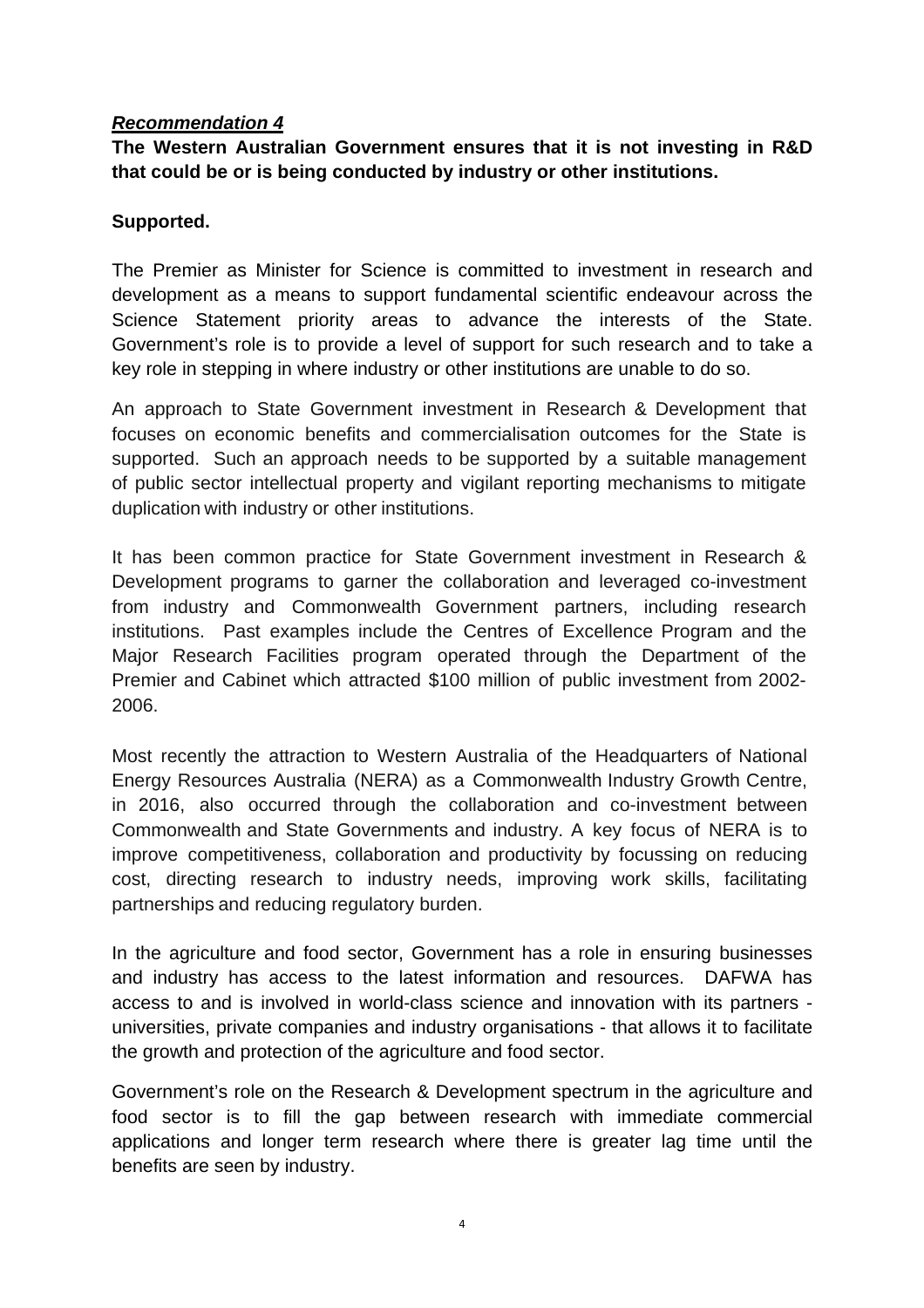DAFWA participates in the National Primary Industries Research, Development and Extension (RD&E) Framework, National Grains Industry RD&E strategy and National Soil RD& E strategy to ensure no duplication of effort across Australia.

# *Recommendation 5*

**The Western Australian Government develops an R&D funding strategy to better direct funding to where it will have the most impact and function as a catalyst for further investment by business and/or the federal government.** 

# **Supported in principle.**

As part of the 2016 National Research Infrastructure Roadmap the State Government will be providing a whole of government submission that identifies the research infrastructure priority needs for the State. This submission will identify areas of priority that best align with the Science Statement for WA and will also be informed by areas of need as identified by other State Government agencies, universities and industry bodies.

Current State Government funding programs administered by the Department of Commerce which have demonstrated ongoing investment benefits include:

- 1. The Industry Facilitation and Support Program (IFSP) provides matching funds to small and medium sized businesses in targeted industry sectors to enable them to build capacity and international competitiveness with access to major domestic opportunities. To date the return to State Government funding has been 88:1 in terms of the value of contracts won as a result of IFSP support, in addition to over 500 jobs and 60 apprenticeships created. IFSP supports a wide range of activities including professional services, skills training, meeting prequalification requirements, capital equipment and improving production processes.
- 2. The Medical Research and Commercialisation Fund (MRCF) is a collaboration between major Australian superannuation funds and leading medical research institutes and research hospitals. MRCF's focus is on medical research with the aim of commercialising Australian research locally to improve economic outcomes for research investments. MRCF has secured \$50 million in investment capital and membership includes 46 medical research institutes and hospitals and three Departments of Health, spanning across Western Australia, Victoria, New South Wales, Queensland, South Australia and New Zealand.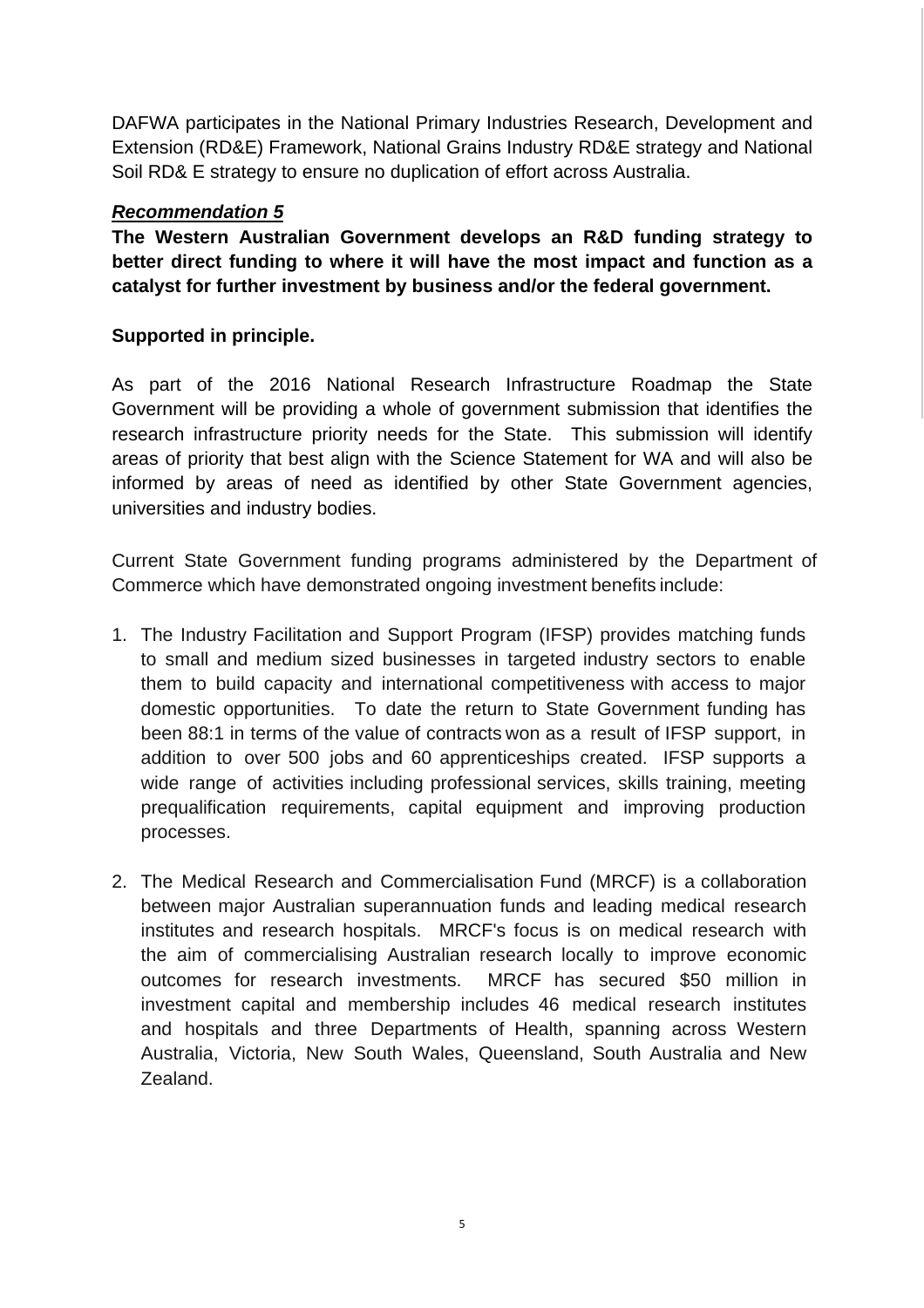The development of a state-wide strategy for agriculture and food, currently being considered by DAFWA, should provide the framework for the Research & Development needs for the sector. This ensures that Research & Development is directed to the sector's priorities in a coordinated way to ensure that industry gains the greatest benefit from investment and is able to take advantage of new Research & Development to achieve commercial gains.

# *Recommendation 6*

**The Western Australian Government promotes the presence of venture capital companies in Western Australia through the encouragement of local companies or the attraction of national and international venture capital funds.** 

# **Noted.**

The Government acknowledges this recommendation and will be considering the most suitable approach to encouraging venture capital in the implementation of the State Innovation Strategy. This will be supported through key initiatives within the State Innovation Strategy such as:

- the WA Start Up Program (WASUP), that enables government to co-fund innovations alongside venture capital companies; and
- the online Innovation Portal that will help promote Western Australian innovators to local, national and international investors.

By its nature, venture capital is highly mobile and locates according to market conditions and opportunity. Refer to Recommendation 8.

#### *Recommendation 7*

# **The Western Australian government considers sponsoring a venture capital conference in Perth.**

#### **Noted.**

As part of the State Innovation Strategy, the Government will hold an annual Innovation Summit that will include delegates from across the innovation ecosystem including venture capitalists. In addition the Strategy provides funding to sponsor other events, which will be considered on their merits on a case by case basis.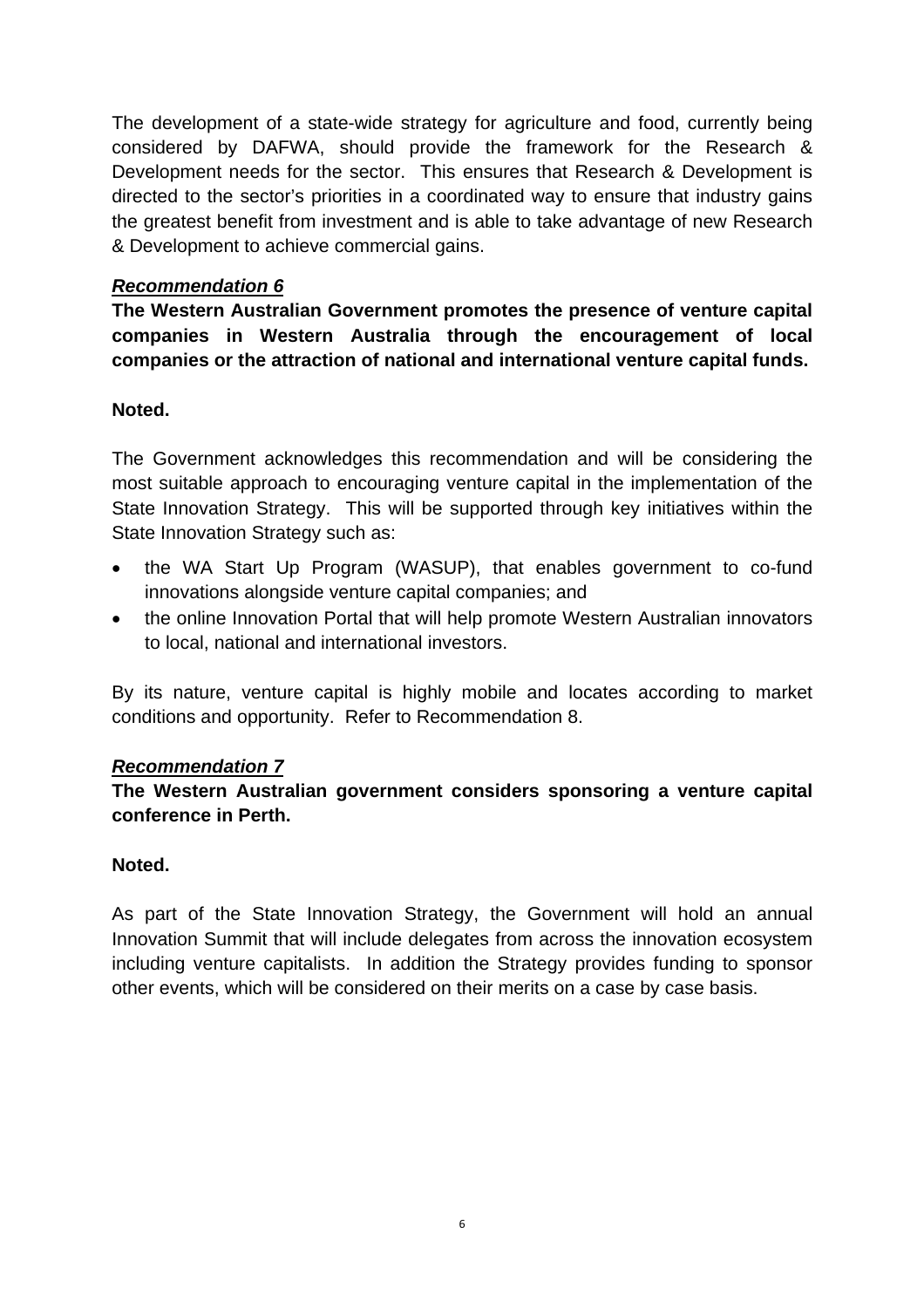**The Western Australian Government, as a priority, completes the review of the**  *Limited Partnerships Act 1909* **and introduces legislation to amend the Act to allow the formation of venture capital limited partnerships in Western Australia.** 

# **Supported.**

The Limited Partnerships Bill 2016 (the Bill) was introduced to the Legislative Council on 21 September 2016 and the Government will endeavour to pass the Bill during the Spring Session.

This will allow the formation of Venture Capital Limited Partnerships and for investors to access the Commonwealth incentives to encourage early stage innovation investments.

Promotional material will be developed and linked to innovation-related services such as available online portals.

#### *Recommendation 9*

**The Western Australian Government encourage a major commercial anchor tenants (s) to relocate to Technology Park Bentley.** 

#### **Supported.**

Two major tenants, CSIRO and Pfizer Australia, have already been attracted to Technology Park Bentley. Delta West Pty Ltd, a local pharmaceutical manufacturer was attracted as the commercial anchor during the initial stages of Technology Park's development. That company substantially expanded following international investments from Pharmacia Corporation and the Upjohn Company. Pfizer Australia, a subsidiary of Pfizer Inc., the largest research-based pharmaceutical company globally, now owns and operates the facilities.

The Government is collaborating with the relevant agencies in the development of a structure plan to continue to enable Technology Park to further develop and provide strategic growth opportunities for the State.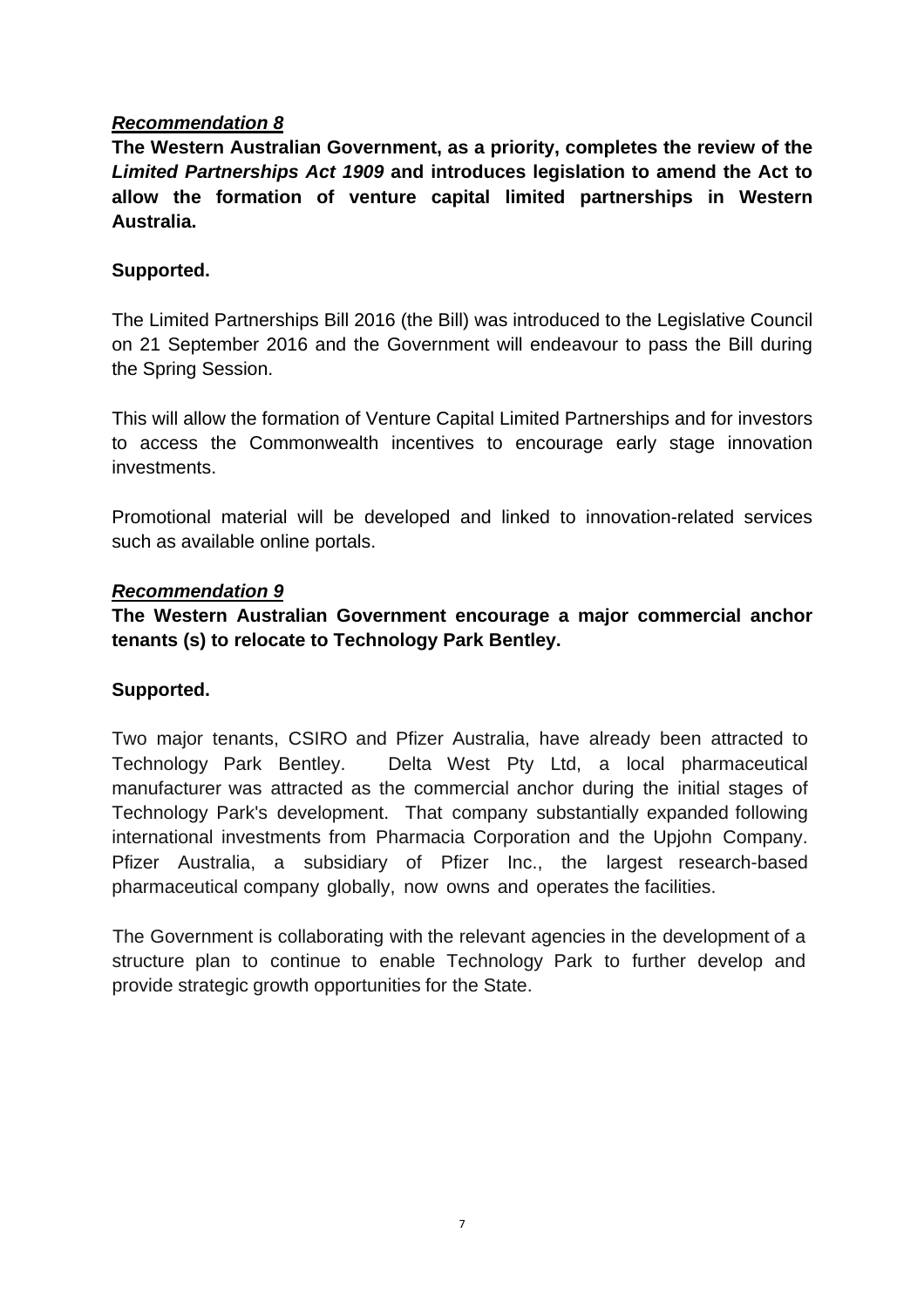**The Western Australian Government undertakes a review of Scitech's future role in the innovation ecosystem to ensure it can meet the challenges presented by the recent and continuing rapid developments in science and technology.** 

# **Supported in principle.**

The Government's current funding agreement with Scitech runs to 2018. Scitech has submitted a new business case for funding beyond the current funding cycle for 2018-2023. The Office of Science, with the support of an independent panel to ensure transparency and objectivity, will assess the business case in the context of Scitech's current and future role as the State's premier science centre and STEM provider to the education sector. The challenges presented by developments in science and technology will be taken into account by that review, which will result in recommendations to Government regarding Scitech's future role, business operations and the level of Government funding required for Scitech to carry out that role.

#### *Recommendation 11*

**The Western Australian Government appoints the Chief Scientist of Western Australia to the Technical and Industry Advisory Council's board.** 

#### **Noted.**

While the WA Chief Scientist already works collaboratively with the Technical and Industry Advisory Council (TIAC) and attends quarterly meetings of the Board, the Minister for Commerce as the Minister responsible for the *Industry and Technology Development Act 1998* will give further consideration to the composition of TIAC, including the tenure and expertise of its members, in order to respond to government priorities going forward.

#### *Recommendation 12*

**The Western Australian Government supports future speaking and networking events that are freely accessible by the business, university and student communities as an important component of its role in supporting innovation in Western Australia.** 

#### **Noted.**

Engagement with the broader community, including business and government, is crucial to the successful delivery of the \$20 million innovation package.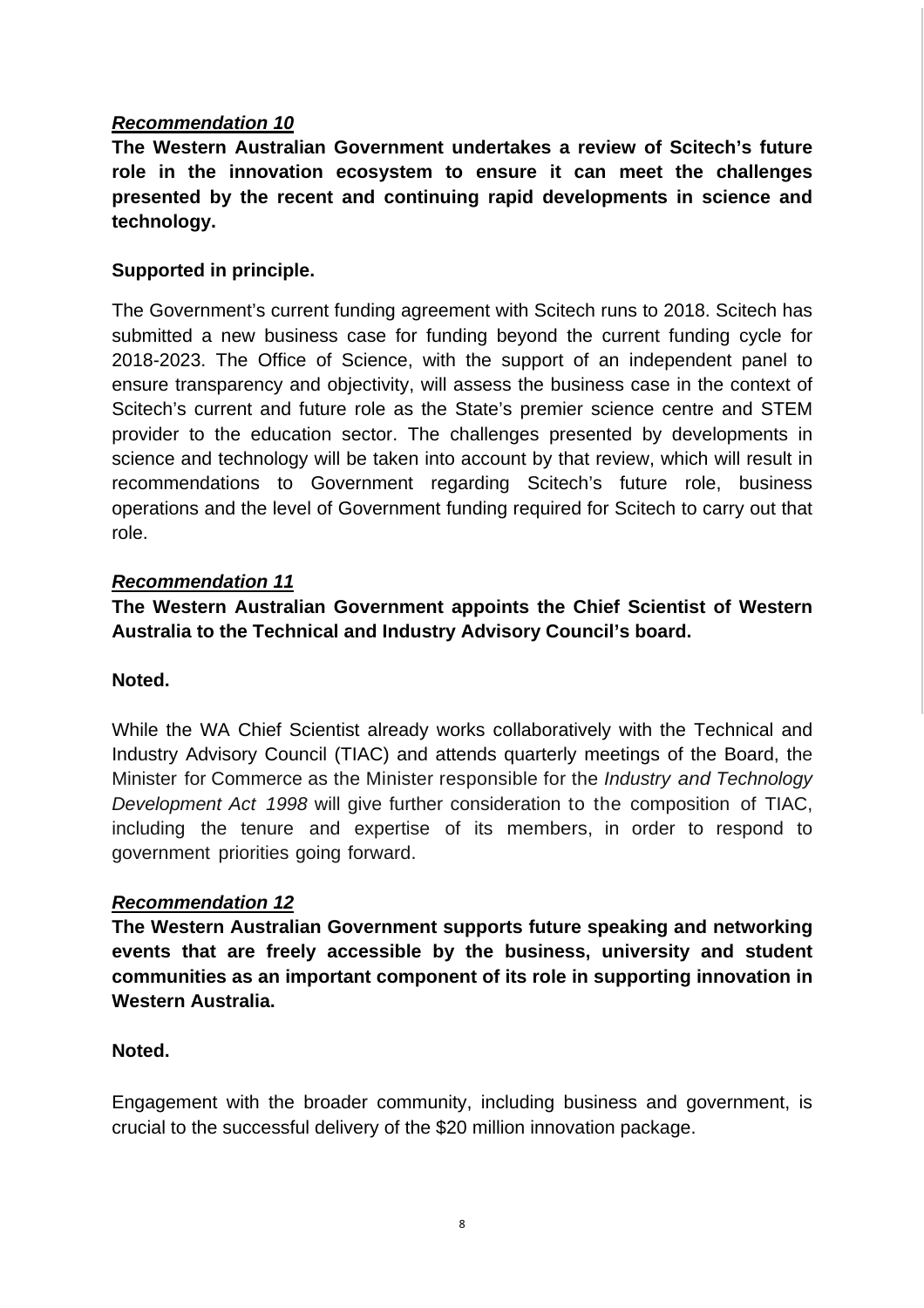As part of its engagement strategy, on 28 July 2016 the Office of the Government Chief Information Officer (OGCIO) held the Innovation Summit, which brought together leaders from business and academia to discuss course for innovation in WA. The State Innovation Strategy contains funding to continue this Summit on an annual basis.

The Government acknowledges this recommendation and will continue to support initiatives that are accessible to both business and academia.

# *Recommendation 13*

**The Western Australian government supports iPREP***WA* **by providing the funding necessary to make it available to more PHD students in Western Australia, in its current format of three rounds per year.** 

# **Noted.**

The Advancing Western Australian Research Education (AWARE) program is a collaboration between the graduate research schools of the five Western Australian universities (Curtin, ECU, Murdoch, Notre Dame and UWA) and the Department of the Premier and Cabinet (Office of Science).

iPREP*WA* is one of AWARE's first programs aimed at improving the skills of graduate researchers in the State. The Office of Science will continue its support of AWARE programs such as iPREP*WA*.

# *Recommendation 14*

# **The Western Australian Government develops an innovation-specific local procurement policy.**

# **Noted.**

As part of the online Innovation Portal, a marketplace will be developed that will enable government agencies to simply and easily engage with local innovators in order to explore and solve problems collaboratively. Implementing this service will include clarifying and, if necessary, modifying current procurement policy and practice to enable agencies to prototype and pilot innovative solutions using a streamlined approach.

The OGCIO also acknowledges the potential for the Government to further foster local innovation through the procurement process. A theme of the whole-ofgovernment ICT Strategy, *Digital WA*, is Sourcing and Innovation, which seeks to prepare government to adopt innovative solutions through procurement frameworks.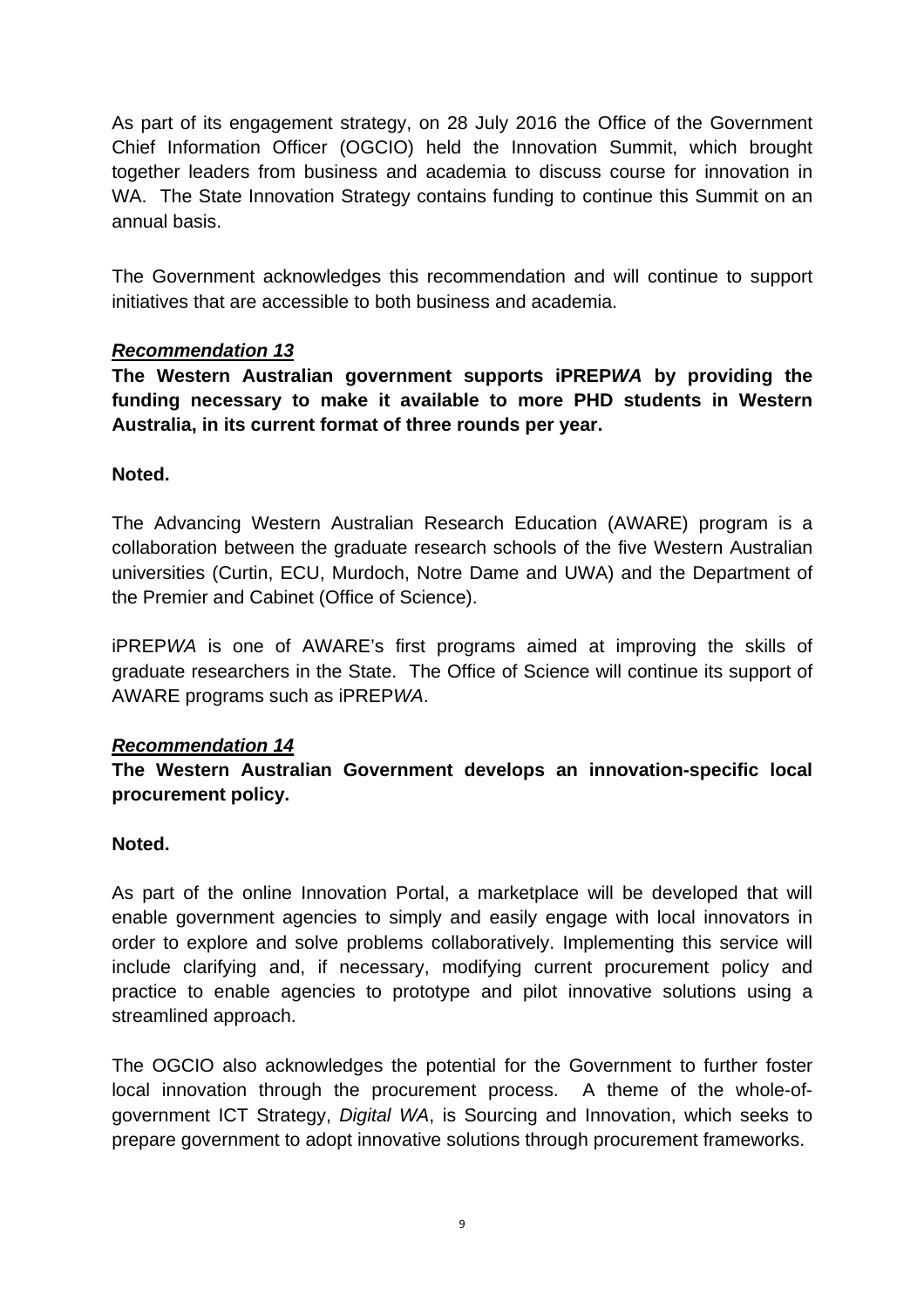A practical example of this is GovNext-ICT, which will establish commercial arrangements for ICT infrastructure services. This will create a mechanism by which innovative suppliers can make their services available, and agencies can quickly discover and easily purchase them.

# *Recommendation 15*

**The Western Australian Government ensures that any model developed for the delivery of innovation-related services does not result in a duplication of services.** 

# **Supported.**

The establishment of a lead Minister and agency for innovation provides strategic oversight of the government's efforts in this area. The OGCIO was given responsibility for developing and administering the innovation package.

In order to reduce any duplication across government, both the Innovator of the Year Awards and administration of the Innovation Centre of Western Australia have been transferred from the Department of Commerce's Industry and Innovation Division to the OGCIO.

The OGCIO meets regularly with the Office of Science and other agencies, including the Department of Commerce, to ensure full collaboration and co-ordination of innovation-related services across these agencies.

#### *Recommendation 16*

**The Western Australian Government combine the science and innovation portfolios to form a department and Minister for Science and innovation.** 

#### **Noted.**

On 14 May 2016 the Premier announced the appointment of new Minister for Innovation supported by a new Parliamentary Secretary, a clear commitment to ensuring leadership and fostering of the State's growing innovation sector. The OGCIO and the Premier's Office of Science are working closely together on the innovation and science portfolios and interacting with relevant agencies.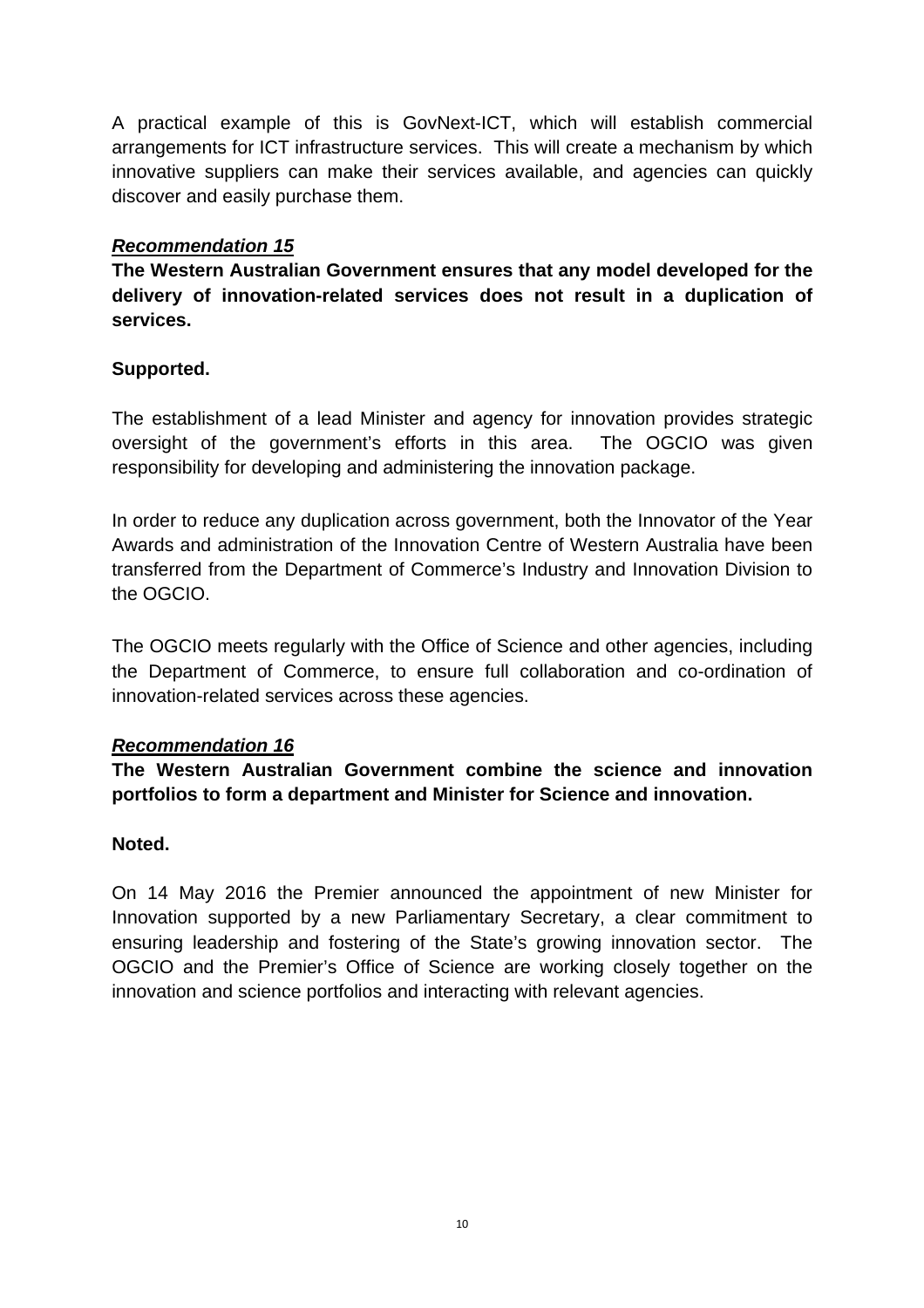# **The Western Australian government forms an Industrial R&D Cooperation agreement with Israel.**

# **Noted.**

Further investigation is required to examine the best alignment and model for parties to engage on in relation to this recommendation, including liaison with the Commonwealth Government on the possible development of a treaty on innovation with Israel referred to by the Hon Julie Bishop MP, Minister for Foreign Affairs in a recent visit to Israel.

# *Recommendation 18*

**That the Western Australian Government:** 

- **identifies the state's existing intellectual and physical infrastructure, and the potential opportunities these present, given the state's geographic location and resources;**
- **develops programs and initiatives that facilitate bringing that infrastructure and potential opportunities together to generate future comparative advantage through developing new technologies; and**
- **ensures that its policies and initiatives emphasise the need to collaborate with other Australian states and Territories as well as overseas jurisdictions.**

#### **Noted.**

The Government is committed to working with relevant industries to support the researchers, innovators and start-up businesses that have the greatest potential to strengthen, broaden and build the Western Australian economy and create new opportunities.

In this regard the Office of Science is working with State Government agencies to map existing science research infrastructure. Through building stronger partnerships and delivering a culture of collaboration across government's current research community, better outcomes will be achieved for all Western Australians.

The Office of Science is currently working with the WA Chief Scientist and relevant stakeholders to develop a more strategic approach to establishing science precincts in WA, in particular across the five priorities of the Science Statement for WA. Science precincts will foster greater collaboration between research and the end users of research (such as industry and business) and will deliver the critical mass necessary to attract more world-class researchers to Western Australia.